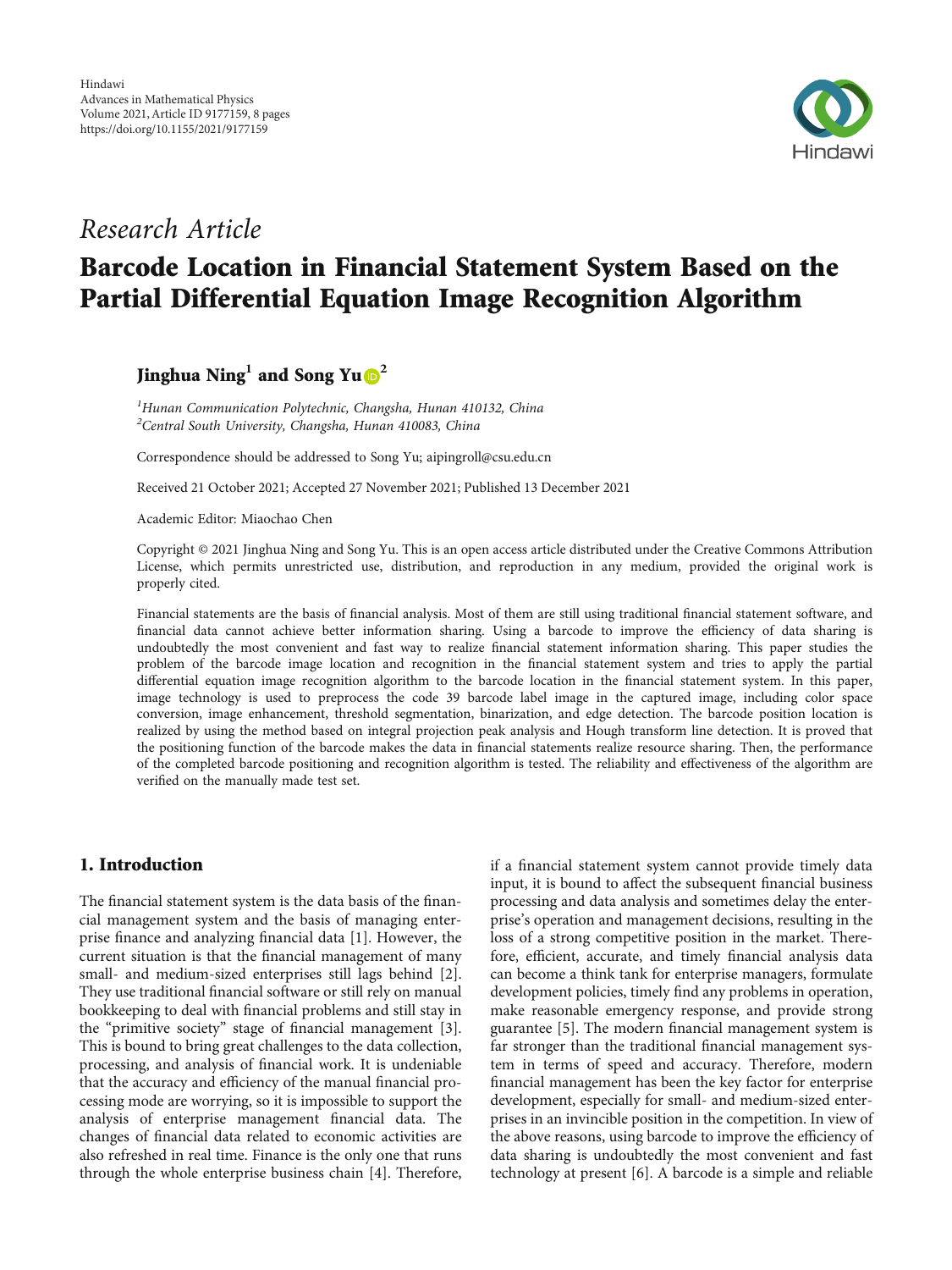information and data transmission technology. A barcode is composed of black "bars" with different widths and "empty" between bars.

Some coding modes also attach letters or numbers. These "bars" and "empty" are combined according to some law, and thousands of information can be expressed [[7](#page-7-0)]. Through barcode technology, many relevant information of an article can be expressed. For example, in the manufacturing industry, there will be a unique barcode on all parts, indicating the country of production, manufacturer, name, production date, and other information. In book retailing, the last barcode of books can represent the classification number of books. Similarly, in financial management, a barcode can be used on the most critical data source—financial statements—so as to improve the circulation of report data and management efficiency [\[8](#page-7-0)]. In image processing and computer vision, the systematic use of the partial differential equation (PDE) method is a new field developed in the recent 20 years. It has accumulated rich research results and shown its strong processing ability. Partial differential equation theory can provide a unified theoretical framework for image processing, which has many advantages [\[9](#page-7-0)]. Firstly, PDE provides a unified theoretical framework for image processing, which involves almost all image processing fields, including image restoration, segmentation, image inpainting, video moving target tracking, optical flow, and stereo vision. Then, PDE can analyze the image in the continuous domain, independent of the pixel size, which simplifies the image analysis system. Assuming that the grid mesh size tends to be zero, we can study the discrete local nonlinear filter in the framework of PDE and even write the discrete filter in the form of the partial differential operator. Based on the existing research results of PDE in numerical analysis, a fast, accurate, and stable image processing algorithm can be obtained [[10](#page-7-0)]. The unique analysis theory in the field of PDE makes it possible to study better image processing algorithms and meaningful theoretical results [\[11\]](#page-7-0). This paper takes the positioning of the barcode in the financial statement system as the research object and uses the image recognition algorithm based on the partial differential equation to complete the research on the key technologies of barcode label image preprocessing, barcode position positioning, barcode symbol recognition, and so on.

## 2. Related Work

Reviewing the development history of partial differential equations in the field of image processing, we can trace back to the famous active contour model proposed by Liu et al. [\[12](#page-7-0)]. The model describes an energy minimization curve. The internal force constrains the contour of the model, and the external force guides its behavior, so that the curve approaches its ideal image features [[13](#page-7-0)]. They first introduced the concept of scale space, which can make an image expressed in a multiscale way. The Gaussian filtering model first expressed the multiscale image, which can be considered as the isotropic diffusion of the original image by the thermal diffusion equation [[14](#page-7-0)]. After a large number of later studies, it is found that the heat conduction equation

is not the only partial differential equation used to define multiscale images. As long as the transformation equation satisfies the maximum principle, the creation of multiscale space can be realized. Wulanditya and Aprillianita [\[15\]](#page-7-0) put forward the level set theory through research. The contour transformation mode can be solved by controlling the change process of the level set curve. Although all curve topology changes can be represented by this model, this algorithm has high complexity and is not conducive to popularization [\[16\]](#page-7-0). The first to introduce partial differential equations into the field of image processing and their anisotropic diffusion theory have had a far-reaching impact on the application of partial differential equations in the field of image processing [\[17\]](#page-7-0). They proposed that replacing the Gaussian filter with coefficient directional distribution is equivalent to isotropic distribution, which can weaken the noise and blur the regional boundary. They have made great contributions to the theory and solving practical problems in the field of partial differential image processing.

This is an optimization effect of the partial differential equation in image processing by using the variational principle [[18](#page-7-0)]. The concept of variation is introduced into the partial differential equation to supplement the model, and the anisotropic diffusion models of the partial differential equation are also realized and optimized. At the same time, the image segmentation model, restoration model, and invariant flow theory are proposed. According to the adaptive diffusion model of different image regions, these methods are widely used in the fields of image super-resolution extraction, image denoising, enhancement, and segmentation [\[19](#page-7-0)]. The application of the partial differential equation in the image has gradually become a research hotspot in the field of image processing and has a far-reaching impact on the development direction of image processing research. The traditional partial differential equation image processing method depends on specific problems. When people face a problem, they need to dig into the characteristics of the problem, understand the key to solve the problem, and formalize and calculate it. However, there is only one system in the human eye or human brain. Although their structure does not change with the problem, they can effectively solve all kinds of image processing problems. This prompted people to consider whether there is a unified model to solve different image processing problems. Recently, Amaliah and Murtini [\[20\]](#page-7-0) proposed the partial differential equation learning model (LPDE), which has proved that it can solve a series of image processing problems with the same form of partial differential equation, including deblurring, denoising, edge detection, image segmentation, object detection, and color image interpolation. In this framework, users who want to obtain partial differential equations only need to provide input-output training image pairs, so as to save the trouble of in-depth mining and research on specific problems. LPDE introduces the idea of "learning" in machine learning into the field of differential equation image processing and puts forward a theoretical framework to solve the problems in image processing by learning specific partial differential equations through training data [\[21\]](#page-7-0). Firstly, a unified intelligent differential equation system is constructed by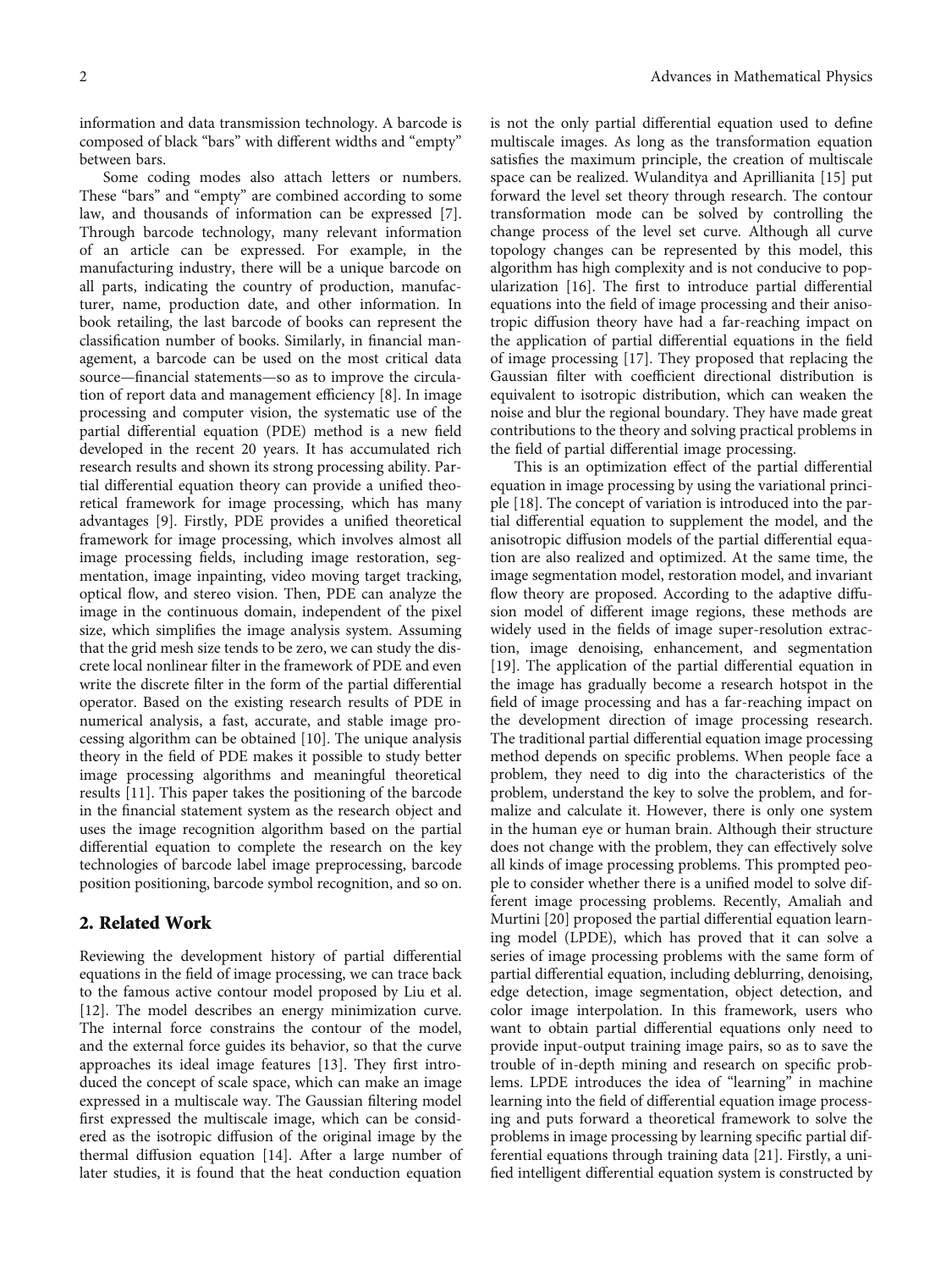using the rotation and translation basic differential invariants as the basis function, and then, the specific partial differential equation form is trained by using the optimal control theory constrained by the differential equation. These basic differential invariants are derived from the experience and mathematics of some image processing. Whitelock [\[22](#page-7-0)] gave 17 basic differential invariants for many problems.

A barcode is a new identification technology. It is spliced with a regular, black-and-white staggered strip color block. The final strip image can mark the unique data, that is, the string encoded by 0 and 1. The string corresponds to the relevant information of the object. Generally, barcodes are represented in image form and printed on the object package. The barcode identification equipment is not highly required. The camera, electric scanning equipment, and installed decoding software of the mobile handheld device can be used to identify the stored information of the barcode and then automatically process the information. The composition of a complete barcode is shown in Figure 1.

The earliest intellectual property rights related to barcodes were patents applied by Joe Woodland and Berny Silver. In the patents, they proposed how to use codes to represent food items and designed machines that can automatically identify food item codes. In the following two decades, there were records of applying coding to the tram system and railway procurement system. The representative barcode development is the UPC (universal product code) formulated by the American Supermarket Ad Hoc Committee in 1970. The UPC is one of the most widely used barcodes in the retail industry. After the UPC, several new forms of coding have appeared one after another. According to the different characteristics of each coding rule, its application fields are also different. Japan, which is also a world leader in automation promotion, began to implement barcode technology in the 1970s and the Japanese designed and invented the Japanese article code JAN in 1978 based on the code system of the EAN barcode. At present, in today's society with the continuous promotion of global informatization, the role of the barcode cannot be ignored. Barcode technology has become a new means to lead the circulation of material and information all over the world. As a computer language that can be printed, the barcode is called "computer culture" by futurists. In recent years, a twodimensional barcode has attracted more attention on the basis of a one-dimensional barcode. The coding information of the two-dimensional code can be expressed in both horizontal and vertical directions, so it can obtain more abundant information expression capacity, and the error rate is lower than that of one-dimensional barcode. It is a research hotspot in the field of the barcode at present. Considering the requirements of this system, it is designed for the financial system of small- and medium-sized enterprises to improve the business processing speed of financial statements and the business scale is small, so the related technologies of the two-dimensional code will not be repeated here, and the system still selects the one-dimensional barcode. The coding rule of the barcode is the core technology in barcode recognition. Some people also call the coding rule of



Figure 1: Schematic diagram of the barcode.

the barcode the coding system of the barcode. The coding rules of barcodes are very diverse, which are briefly introduced below. EAN is a barcode for commodities formulated by the International Article Coding Association. It is an international general symbol system. Its length is fixed and all the information expressed is digital. It is mainly used for commodity identification all over the world. UPC (universal product code) is the first one-dimensional barcode applied on a large scale. Its main feature is that its length is fixed and continuous. It is mainly used in the United States and Canada. Because of its wide range of applications, it is also called the universal barcode. Code39 and code128 are a self-defined coding rule for most domestic enterprises at present. These two codes can determine the length and information of the barcode according to needs. The coded information can be numbers, letters, etc. It is mainly used in enterprise management, logistics, library management, etc.

## 3. Image Recognition Algorithm Based on the Partial Differential Equation

3.1. Partial Differential Equation Learning Model for Image Recognition. This section focuses on the proposed partial differential equation learning model for face recognition. Firstly, the overall model is briefly introduced, and then, the specific partial differential equation learning model and linear classifier for feature extraction are given according to the properties that should keep the features unchanged under some transformations. Firstly, it is assumed that feature extraction is an evolutionary process that can be described by the evolutionary equation. The initial value of the equation is the original input image, and the final result of evolution is the required feature. When the features are extracted, a linear classifier is used for face recognition. Therefore, the complete partial differential equation learning model of face recognition is to determine the function  $f(u)$  $(x, y, t)$  and learn the classifier parameters and then obtain the loss function with smooth regular constraints as follows:

$$
\prod_{i=n}^{N} u W(M; F(ut), S) - \frac{u}{\lambda} F(u).
$$
 (1)

For most evolution equations, they can generally be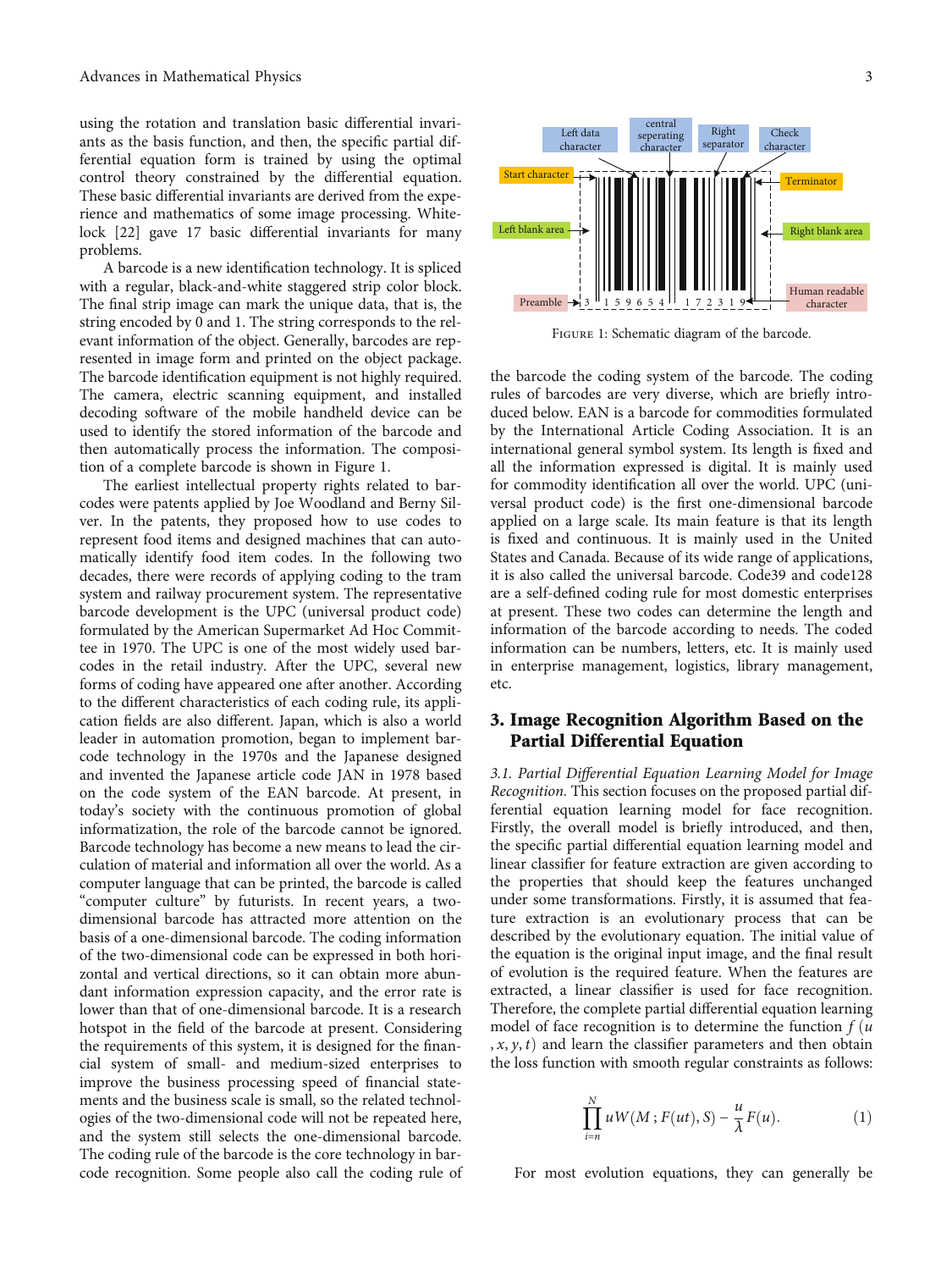written in the following form:

$$
\frac{\partial u}{\partial t} = kL[u, M(u), F(u)].
$$
\n(2)

For general image processing problems, people often design the specific form of *F* according to experience or a priori information. However, for image classification tasks, it is difficult to design feature extraction models based on previous experience or prior information. Therefore, this chapter proposes to learn the partial differential equation model through training data.

Illumination variation is a great challenge in most image classification tasks (such as face recognition). In order to make the extracted features meet the illumination invariance, a nonlinear mapping is added to each basic differential invariant, which can weaken the influence of illumination change to a great extent. Then, a simple linear representation is used to estimate the function *L*:

$$
L[u, M(u), F(u)] = \bigcup_{t=0}^{n} f(t)g(t).
$$
 (3)

In order to reflect the advantages of the partial differential equation model, a general linear classifier is simply used. Hinge loss function shows its significant advantages in many aspects and has achieved good results in face recognition. Therefore, the multivariable regression model extended by it is used for classification. The specific forms are as follows:

$$
|J + L(t(u)) - W(t) \cdot abc| = kL(u)^2 + \frac{u}{\lambda}F(u)^2.
$$
 (4)

To sum up, we give a specific and complete partial differential equation learning model for face recognition and its expression is as follows:

$$
\min_{F \cdot W} M = \frac{ux}{\lambda} \left\| L + \frac{M}{J} \right\|^2 + \lambda \| F \|^2 + u \| W \|^2. \tag{5}
$$

3.2. Image Recognition Algorithm. This section gives the specific algorithm to solve the proposed image recognition model. The main idea is to update parameters *a* and *W* alternately. Firstly, the partial differential equation is numerically discretized, and then, the specific method of updating *a* and *W* is given. Refer to the algorithm for specific steps of the algorithm and settings of relevant parameters. Firstly, a finite difference scheme is used to discretize the partial differential equation, as shown in the following formula:

$$
\frac{\partial f}{\partial x} = f(x^2 - 2x) + f(x),
$$

$$
\frac{\partial f}{\partial u} = \frac{\lambda}{4} f(1 - u) + f(u^2),
$$

$$
\frac{\partial^2 f}{\partial u^2} = \frac{\lambda}{4} [f(1 - u) - f(u)] + 2f(u^2) \cdot f(u).
$$
(6)

It can be seen that *a* is a matrix and each element of which is *a*,  $t_{n+1}$  at each time. The differential equation is approximated by the following formula:

$$
L_i^{i+n} = W_u^t + dU_{t=0}^n f(t)g(t(W_u^t)).
$$
\n<sup>(7)</sup>

Fix *A*, it can be easily calculated by discrete iterative format, and the formula is as follows:

$$
F = \min_{w} M \frac{ux}{\lambda} \left\| L + \frac{M}{J} \right\|^2 + \lambda \|F\|^2 + u \|W\|^2,
$$
  

$$
F = L \cdot \left(\frac{M}{J}\right)^T \cdot \left[ \frac{M}{J} \cdot \left(\frac{M}{J}\right)^T + u\lambda \|F\| \cdot \|W\| \right]^{-1}.
$$
 (8)

When parameter *W* is fixed, the gradient descent method is used to update parameter *A*. It can be calculated by the chain derivation rule:

$$
\frac{\partial F}{\partial (ut)} = \frac{\partial F}{\partial (L^{i+t})} \cdot \frac{\partial (L^{i+t})}{\partial (ut)},
$$

$$
\frac{\partial F}{\partial (L^{i+t})} = f(2t - 3), \qquad (9)
$$

$$
\frac{\partial (L^{i+t})}{\partial (ut)} = f(u^2 + 2u).
$$

## 4. Image Recognition Algorithm and Barcode Positioning

#### 4.1. Barcode Image Preprocessing

4.1.1. Image Grayscale Stretching. Image grayscale stretching is a kind of point operation of image. Point operation is a simple and very important image processing technology, which can realize the gray range occupied by image data. The input image generates a new output image after point operation, and the gray value of the corresponding output point is determined by the gray value of the input pixel point. Therefore, point operation is an operation that does not change the spatial relationship in the image. The point operation can change the gray histogram of an image in a predetermined way. If it is assumed that the input image is *I*  $(x, y)$  and the output image is *I*<sup> $\prime$ </sup> $(x, y)$ , the pixel-based operation applied to the input image is

$$
dG(u, t) = \int g(u, t) dt du.
$$
 (10)

Image gray stretching is a typical point operation process, which is generally a linear transformation of gray. However, it should be emphasized that the gray stretching of an image is a piecewise linear transformation, which is usually not a linear transformation of all domains. Gray stretch is a fast and flexible technique to adjust the gray histogram distribution of the whole image. If the gray stretching area is selected instead of limited to the whole image, the gray stretching can also selectively adjust the histogram of a gray interval of the image to improve the output value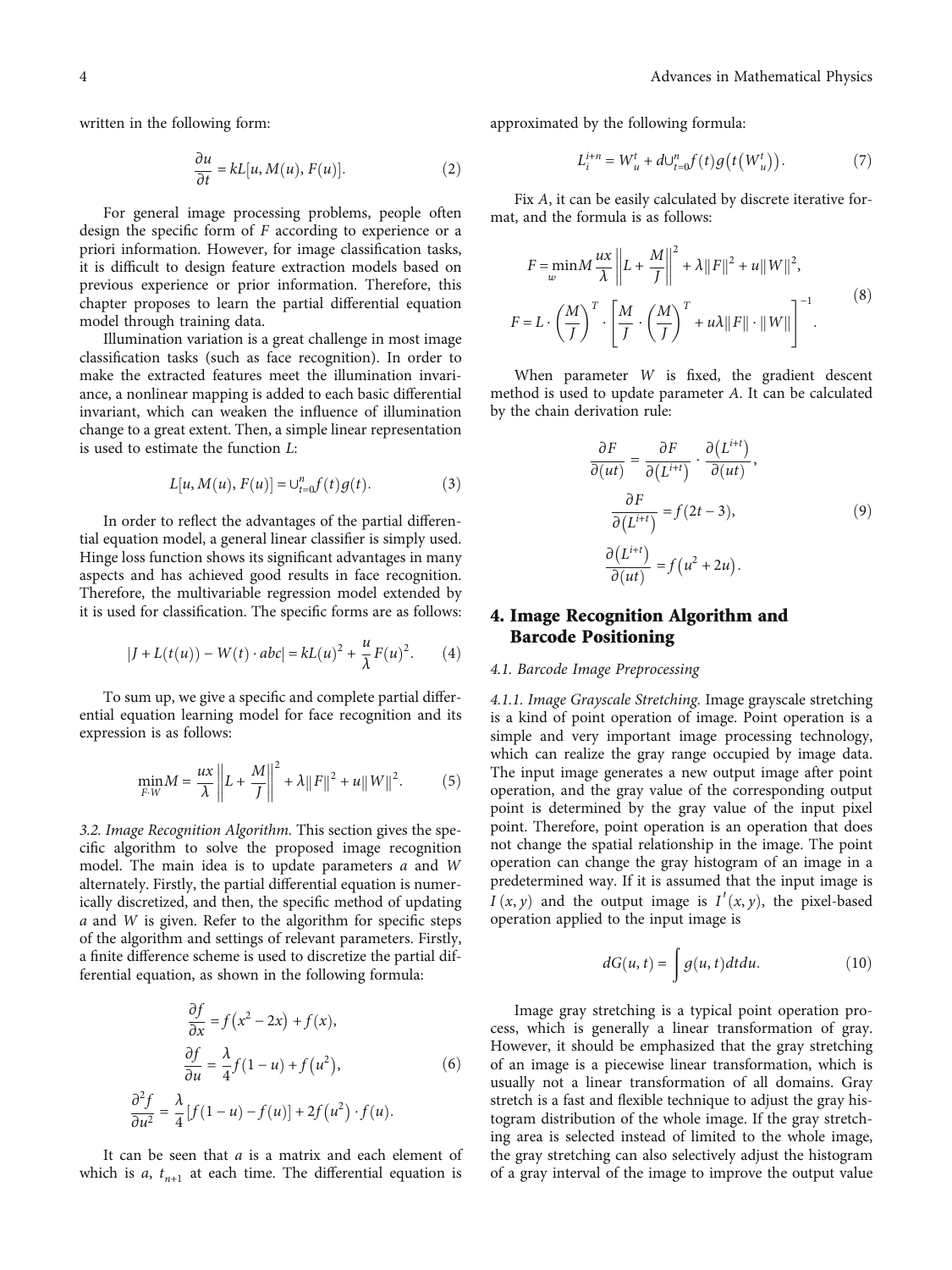of the desired enhanced part of the gray domain. It can be represented by the following schematic diagram (Figure 2):

4.1.2. Image Histogram and Threshold Segmentation. A histogram is a frequently used tool in analyzing and processing images. The histogram distributes the obtained probability values to several distribution intervals that have been defined in advance by counting the probability distribution in all data. The value in bin can be a pixel gray value, gradient, direction, color, or any other feature. After histogram calculation, the dimension of the histogram will be much lower than that of the original image. Then, in digital image processing, the histogram represents the gray level content of an image, is a function of the image gray level, and expresses the number of pixels with this gray level in the current image. The histogram drawn is a two-dimensional statistical image. Its abscissa represents the gray level of the pixel, and its ordinate represents the frequency of the gray level or the number of pixels of the image at the gray level. Figure [3](#page-5-0) shows a gray image and its corresponding gray histogram. Figure [3](#page-5-0) describes the main forms of the image histogram and threshold separation.

4.1.3. Corrosion and Expansion of the Image. Mathematical morphology is based on the set theory. In image processing technology, the set of morphology represents the shape of binary or gray image. Usually, the selected set is the foreground of the image, that is, those pixels set to 255 after threshold segmentation, while the unselected set is the background of the image, that is, the pixels set to 0 after threshold segmentation. In this paper, the processed binary image is used as the element set of morphological processing. The basic morphological processing mainly includes four operations: erosion, dilation, open, and close. The on operation is to corrode the binary image first and then expand it. The closing operation is to expand the binary image first and then corrode it. Therefore, the basic operation of morphological treatment is corrosion and expansion. Let *a* and *B* be the sets in the complete set *P* of pixels, and then, *a* is corroded by *B*. Here, *a* is the front scenic spot of the binarization result image (i.e., the point with the value of 255) and *B* is the structural element defined according to the requirements. The corrosion process is shown in Figure [4.](#page-5-0)

The main function of corrosion in morphological operation is to eliminate the boundary of objects. Corrosion can remove objects smaller than structural elements from the original binary image and obtain a cleaner foreground image. Therefore, if there is a very small connection between two objects, when the designed structural elements are large enough, the two objects can be separated by corrosion operation. After etching, the whole image can be clean and smooth. Let *a* and *B* be sets in the complete set *P* of pixels, and then, set *a* is expanded by structural element *B*. The expansion process is shown in Figure [5.](#page-5-0)

The main function of expansion operation is to expand the boundary points outward, so that the small areas that may not be connected at first are connected together after inflation treatment and merged into a large connected area. Therefore, expansion can be used to fill the holes in the



Figure 2: Gray scale stretching diagram.

binary image, expand the outer contour of the target outward, increase the target area, and bridge small cracks, fractures, and broken small pixel blocks through expansion operation.

4.2. Pretreatment Process of Barcode Identification. The above is the basic knowledge of image processing that may be involved in the preprocessing process. According to the research content of this paper, the algorithm of preprocessing link will be selected pertinently, considering that when shooting barcode images, ordinary microcameras are generally used and the barcode area is printed in the blank of the header of financial statements and photographed by hand. There may be paper tilt and inconsistent barcode image scale. Financial statements containing barcodes are generally printed in black and white, but the uneven indoor lighting and the impact of camera quality may make the barcode color nonstandard black-and-white binary images (Figure [6](#page-5-0)). According to the actual situation of this paper, the preprocessing flow chart of the barcode recognition algorithm is designed as follows:

#### 4.3. Barcode Positioning and Recognition Algorithm

4.3.1. Barcode Location Based on Gray Projection. Gray integral projection is the process of reducing the dimension of the two-dimensional gray image according to the row/column and projecting it in a vertical/horizontal direction to obtain a one-dimensional histogram. The main basis is that there is a very obvious gray distribution in the horizontal or vertical direction of the image to be analyzed. Because the gray value of the bar code area in the selected image is very low, close to 0, while the brightness of other areas is high, close to 255, which means that the image has a very obvious gray distribution in the horizontal or vertical direction. The difference between the two directions is that when the integral projection is made in the horizontal direction, there is only one step change of "peak trough peak," while when the integral projection is made in the vertical direction, there may be multiple step changes of "peak trough peak." Therefore, when extracting the region through this peak/trough change, the two directions need to be processed separately, as shown in Figures [7\(a\)](#page-6-0) and [7\(b\)](#page-6-0).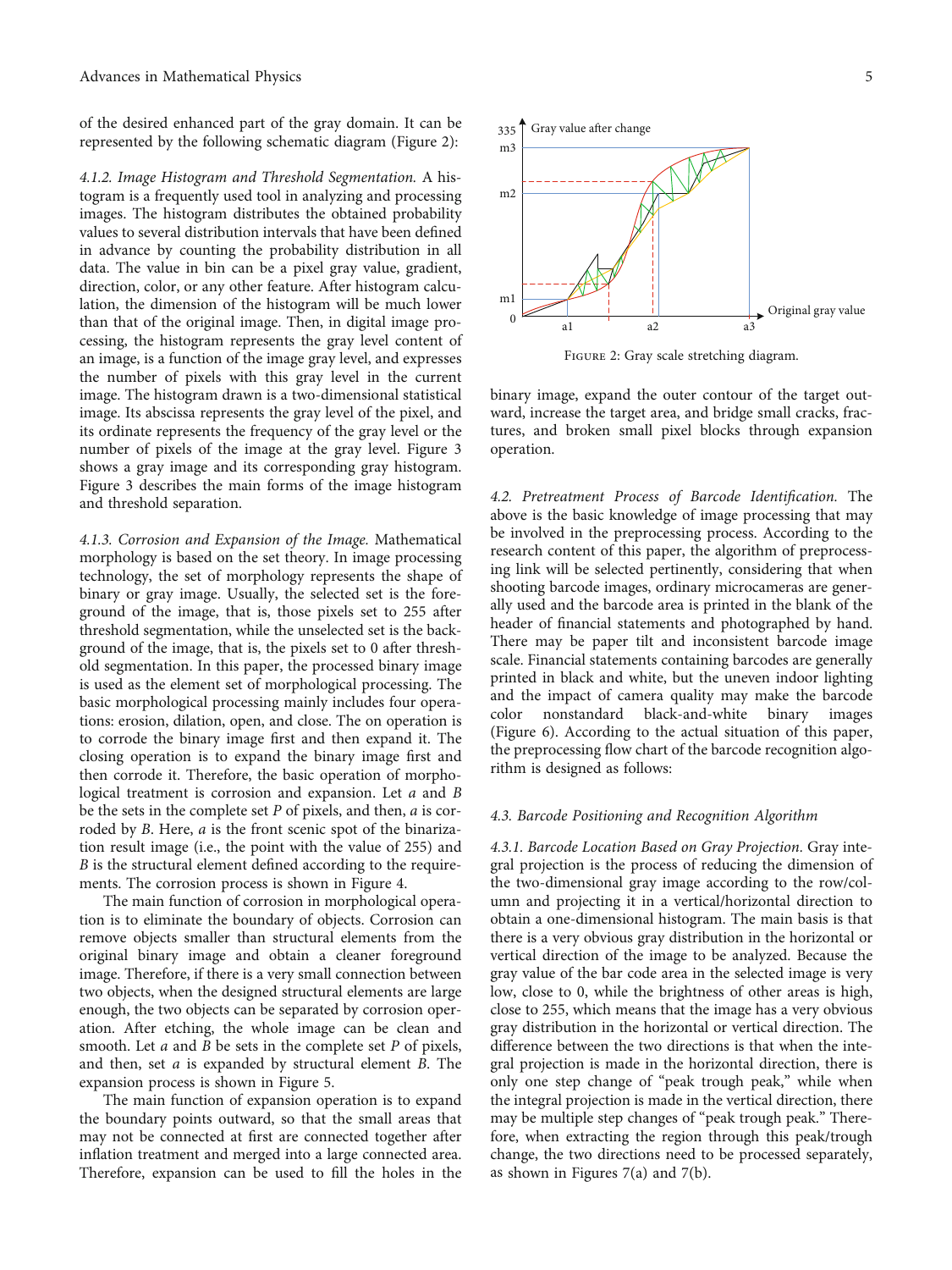<span id="page-5-0"></span>

Figure 3: Gray image and its corresponding histogram.



Figure 4: Corrosion diagram.



Figure 5: Expansion diagram.



FIGURE 6: Barcode recognition and processing flow.

4.3.2. Barcode Recognition Algorithm. The identification process of the barcode can be represented by Figure [8](#page-6-0).

For the segmented and corrected ROI region images, the initial and end positions of barcode recognition are found

according to the projection peak method. According to the coding law of the code39 barcode, the whole barcode area is divided according to the coding rules of the code39 codeword. The barcode symbols represented in each area are extracted and recognized in turn. After decoding, they are matched with the corresponding numbers and characters stored in the preestablished database, and finally, the recognition results are output. Fortunately, there is a relatively mature open source barcode recognition component Google ZXing, which can recognize 13 barcodes. Therefore, in this system, after barcode positioning and correction, ZXing is directly called to complete the identification of code39. The most important thing is how to scan the bars and spaces in the barcode, that is, it is necessary to calculate a local optimal segmentation threshold to binarize the barcode area. In order to test the performance of the system algorithm, a self-made barcode image library is used for recognition. Considering that the system is used indoors and the barcode area will be printed in the specified blank when printing financial statements, there is no very chaotic barcode background area. This algorithm is used to recognize 100 barcode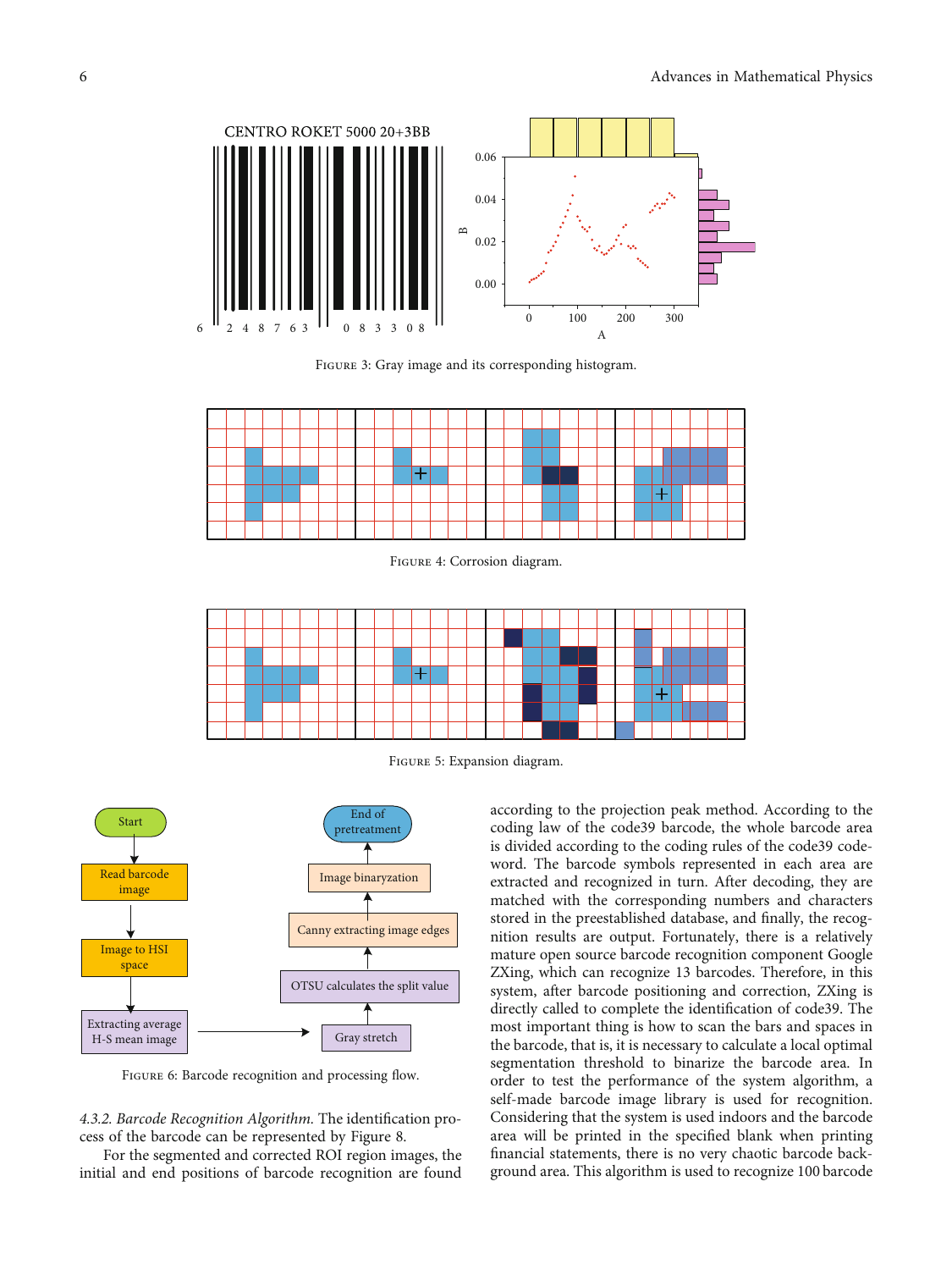<span id="page-6-0"></span>

Figure 7: (a) Image after vertical integral projection. (b) Image after horizontal integral projection.



FIGURE 8: Schematic diagram of the barcode recognition process.

pictures with basically clear image shooting quality and basically flat declaration under indoor lighting, and the correct decoding results are obtained, with a recognition success rate of 91. For the 8 barcode diagrams incorrectly identified, the main problem is still the problem of barcode positioning. Due to the paper distortion and dark light in the handheld printing barcode area, the positioning of the barcode area failed, resulting in subsequent identification. In contrast, if only ZXing is used for barcode recognition, the accuracy will drop to 86%. It is analyzed that the main problem may exist in the correction part of the algorithm in this paper, which improves the standardization of barcode area and is conducive to the clear segmentation between "bar" and "empty," so it can improve the recognition rate of ZXing.

## 5. Conclusion

Barcode technology is an important technology of information dissemination and material transmission. Aiming at the problems of manual financial statement management, lowdata sharing rate, and high-manual input error rate in the current financial management system of small- and medium-sized enterprises, this paper designs the barcode embedding system in the financial statement system, realizes the code39 barcode in the designated area of the declaration through the CCD camera, and completes the entry of the declaration information by the financial management department. Considering the existing open-source decoding

plug-in ZXing, its own decoding accuracy has achieved ideal results. Therefore, this paper focuses on how to apply the image recognition algorithm of the partial differential equation to the barcode location. By improving the positioning rate and correction rate, the quality of the barcode recognition image input into ZXing is improved, so as to improve the recognition rate of the barcode. The main research contents of this subject are summarized as follows:

Firstly, it introduces the research background and significance of this subject, expounds the background and research significance of barcode recognition technology based on digital image analysis, and summarizes the application of existing image processing technology and barcode positioning and recognition technology in the financial statement system at home and abroad. Next, the basic image preprocessing technologies involved in the barcode positioning and recognition algorithm studied in this paper are introduced, such as image graying and so on. These image processing algorithms can give an ideal image contour of the barcode target, which is the basis of the barcode target location. Then, the function of barcode positioning and recognition is realized. This paper focuses on the preliminary positioning of the barcode area and the rotation correction of barcode, so as to obtain an ideal barcode image. Finally, the performance of the barcode positioning and recognition algorithm proposed in this paper is tested. The reliability and effectiveness of the algorithm are verified on the artificially made test set. This paper also summarizes the work